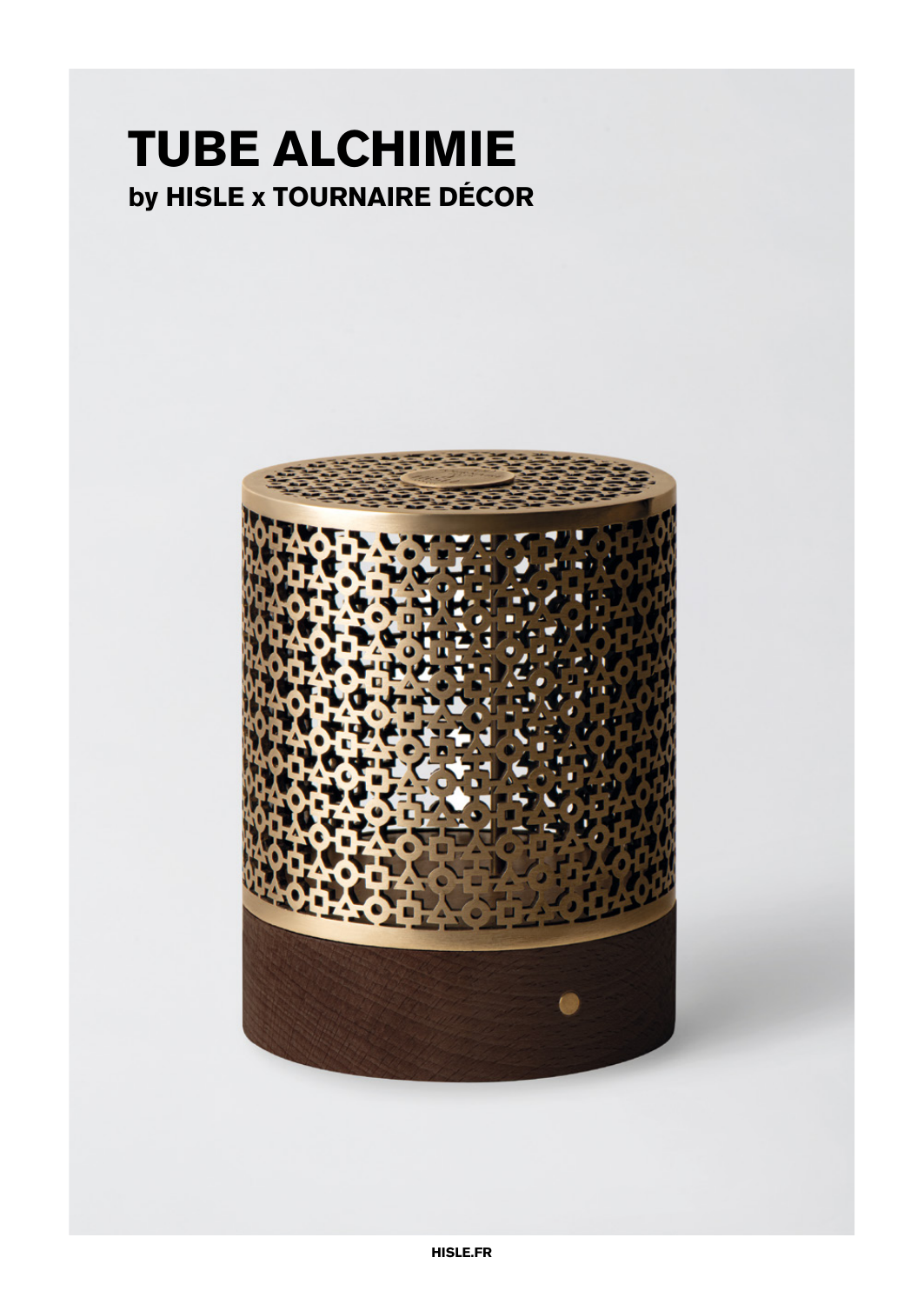# **TUBE ALCHIMIE**

**LAMPE SANS FIL CORDLESS LAMP**

**Une œuvre inédite et audacieuse, issue de la collaboration entre HISLE et Tournaire Décor, nouvel écrin de la prestigieuse Maison de joaillerie Tournaire.** 

**C'est tout naturellement le symbole trilogie alchimie qui a été choisi pour cette collaboration, collection iconique de la Maison Tournaire avec ses trois formes: le carré, le triangle, le rond, symboles du cheminement de la vie et de l'évolution de l'Homme.**

A new and daring work, resulting from the collaboration between HISLE and Tournaire Décor, the new showcase of the prestigious Tournaire jewelry house. The trilogy alchemy symbol was naturally chosen for this collaboration, an iconic Tournaire collection with three shapes: the square, the triangle, the circle, symbols of the path of life and the evolution of Man.



Lampe rechargeable avec interrupteur tactile. Rechargeable lamp with tactile switch.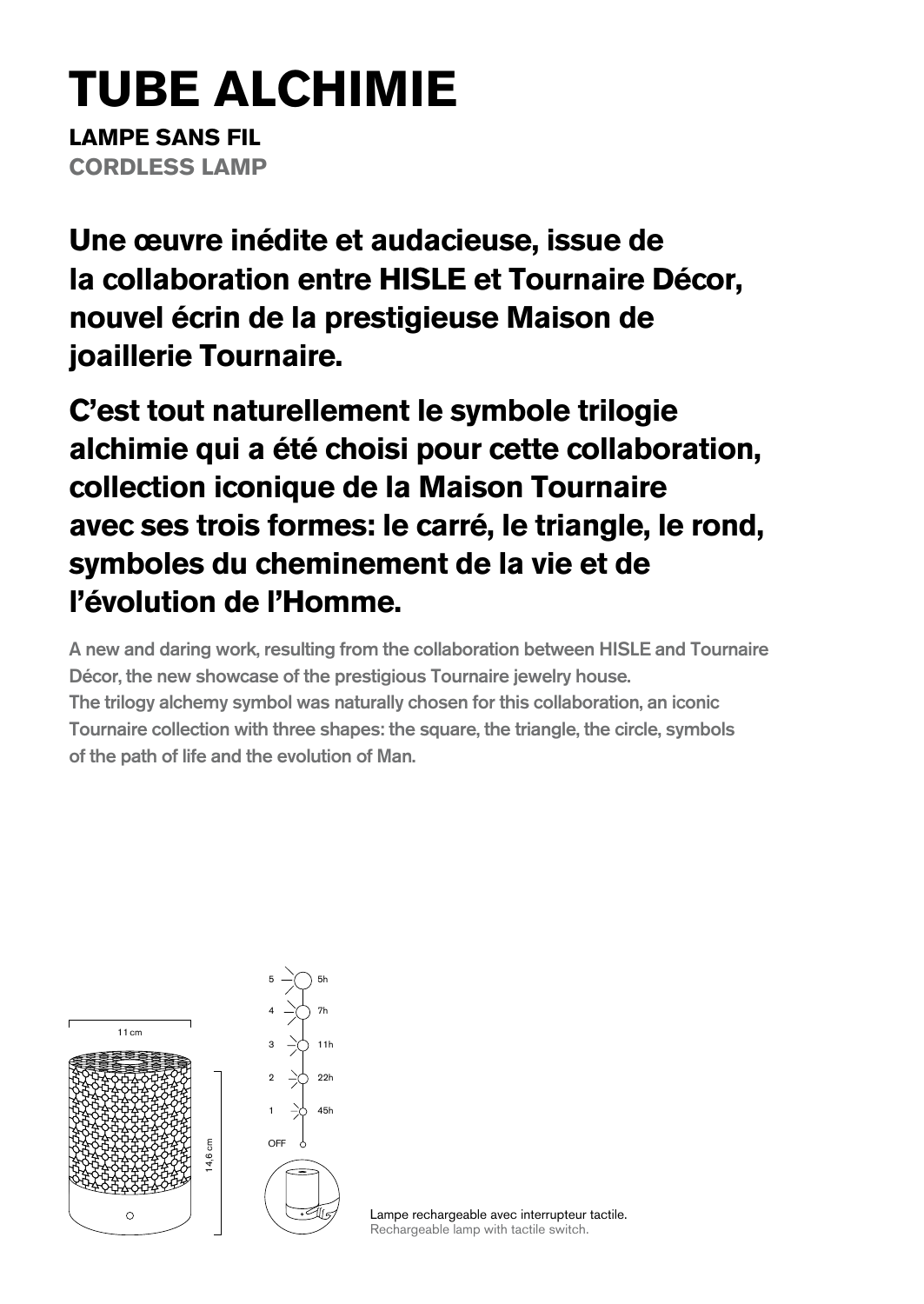